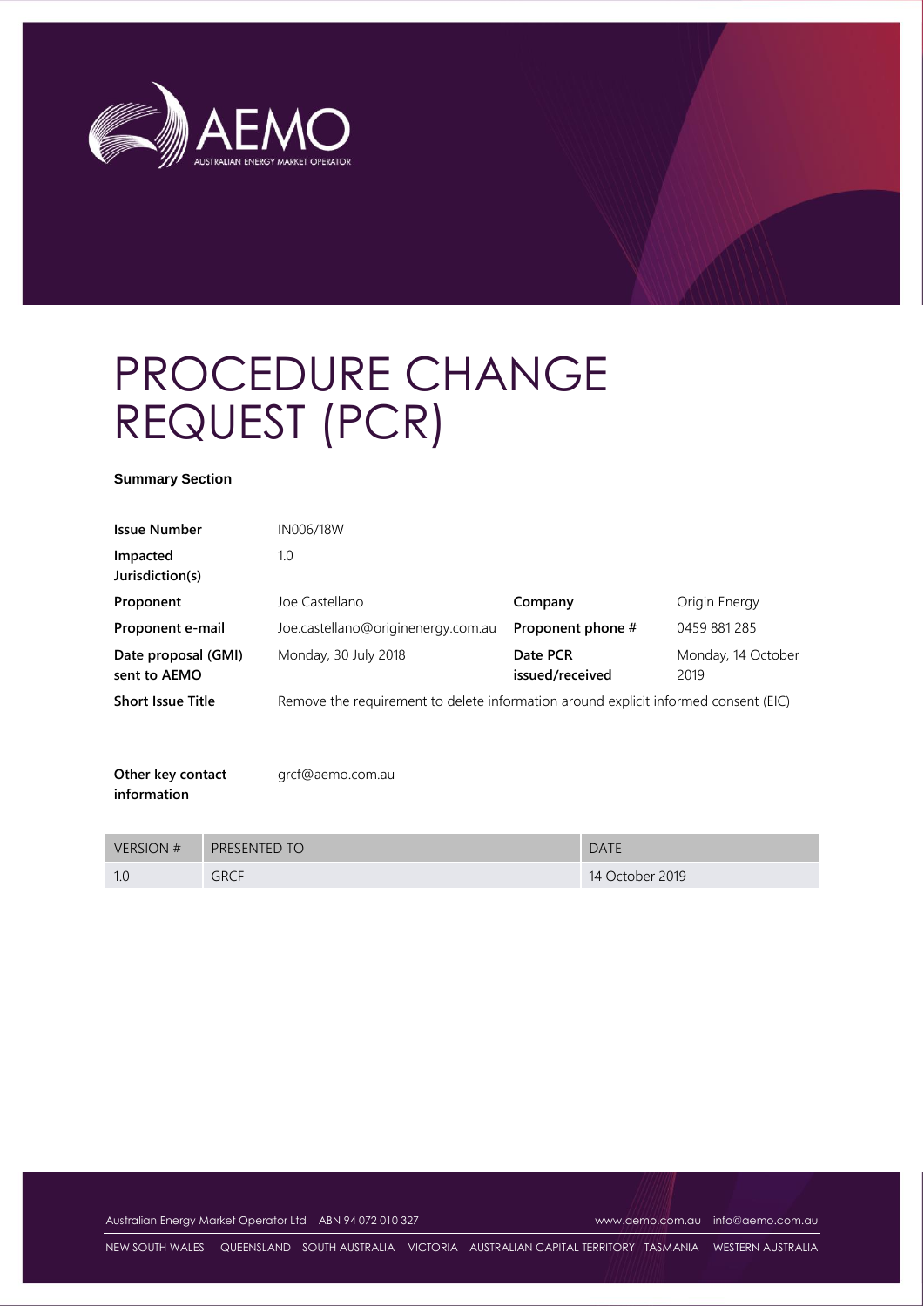



## **PROCEDURE CHANGE REQUEST (PCR) – DETAILED REPORT SECTION**

## **1. DESCRIPTION OF CHANGE(S) AND REASONS FOR CHANGE(S)**

#### Purpose:

The purpose of this PCR is to remove the requirement to delete information relating to explicit informed consent (EIC) from clauses 55A(3), 72(4) and 166A(3) of the Retail Market Procedures WA (RMP WA).

#### Issue:

Clauses 55A(3), 72(4) and 166A(3) establish a requirement on a Retailer 'to the extent reasonably practicable' to delete information in a retailer's system relating to a customer's account when their EIC no longer applies.

Firstly, the process is not reasonably practical as Retailer IT systems are built to maintain data integrity and archive out of date / closed account data rather than delete the information. Deleting the information is likely to have unintended consequences and Retailers may be inadvertently breaching the provision despite best endeavours.

Secondly, and more importantly, if the data were to be deleted, then the Retailer would have no records to provide when required to do so, such as in the case of a dispute, in Ombudsman cases, or in the annual EIC audit. This lack of data would make such matters difficult to resolve and, in turn, potentially mean the Retailer's breaching other record retention requirements.

## **2. REFERENCE DOCUMENTATION**

#### **Procedure Reference**

RMP WA

## **3. THE HIGH LEVEL DETAILS OF THE CHANGE TO THE EXISTING PROCEDURES**

Amend RMP WA clauses 55A(3), 72(4) and 166A(3) to remove the requirement on a Retailer to delete all copies of the customer's EIC when it no longer applies.

A marked up version of the Procedure change is provided in Attachment A.

## **4. CONSEQUENCES FOR MAKING OR NOT MAKING THE CHANGE(S)**

If the RMP WA are not updated the following consequences are likely:

- If Retailers follow the requirements of the current procedures, Retailers may be in breach due to the inability of retailer systems to satisfy the requirements of the obligation.
- Customer disputes and escalations will be more difficult to resolve due to previous records relating to explicit informed consent being deleted from customer records.
- General queries between Retailers and Network Operator due to incorrect data will be difficult to manage.
- Retailers will be unable to do a full end to end audit and may be in breach of other record keeping requirements.
- AEMO and the Network Operator would be required to assist Retailers in obtaining information previously provided, creating unnecessary workload and inefficiencies on all parties.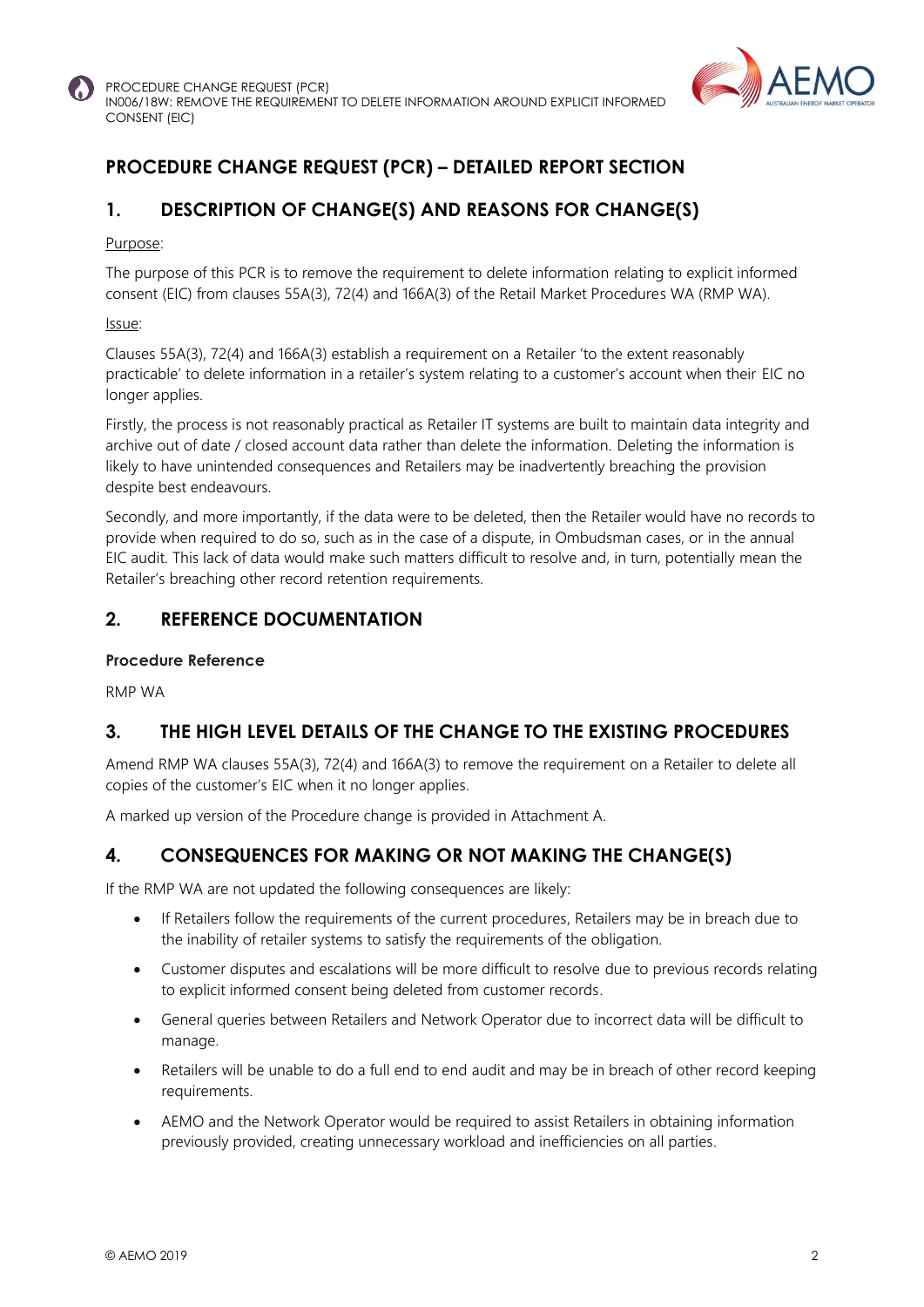

PROCEDURE CHANGE REQUEST (PCR) IN006/18W: REMOVE THE REQUIREMENT TO DELETE INFORMATION AROUND EXPLICIT INFORMED CONSENT (EIC)



## **5. EXPLANATION REGARDING THE ORDER OF MAGNITUDE OF THE CHANGE(S)**

The proposed changes may have minor impacts on Retailers' internal processes and systems. There will be no impact on AEMO or the Network Operator.

AEMO considers the order of magnitude of this change is 'non-substantial'.

## **6. LIKELY BENEFITS FOR INDUSTRY AS A WHOLE**

By removing the requirement to delete information provided by both AEMO and the Network Operator, Retailers can manage investigations and escalations more efficiently due to the availability of complete customer records. This will also allow Retailers to meet their obligations under clause 350 of the RMP WA which outlines the requirement to undertake an annual EIC audit.

#### **7. THE LIKELY IMPLEMENTATION EFFECT OF THE PROPOSAL ON INDUSTRY IN GENERAL AND/OR ANY IDENTIFIED PARTIES**

Retailers may need to amend their processes and systems to not remove the record of customer's explicit informed consent when it no longer applies.

#### **8. TESTING REQUIREMENTS**

Any Retailer needing to change their system will perform their own testing.

#### **9. SUPPORTING DOCUMENTATION**

Refer to Attachment A

#### **10. IF APPLICABLE, A PROPOSED EFFECTIVE DATE FOR THE PROPOSED CHANGED PROCEDURES TO TAKE EFFECT AND JUSTIFICATION FOR THAT TIMELINE.**

Subject to all necessary approval's, AEMO proposes the following timeframe.

- Issue PCR 14 October 2019.
- Submission on PCR close 28 October 2019.
- Issue IIR 11 November 2019.
- Submission on IIR close 9 December 2019.
- AEMO decision on whether to proceed with Economic Regulation Authority (ERA) submission by middle of January 2020.

If AEMO decides to proceed with an ERA submission for IN006/18W, AEMO will align it with the next ERA submission in the interest of efficiency.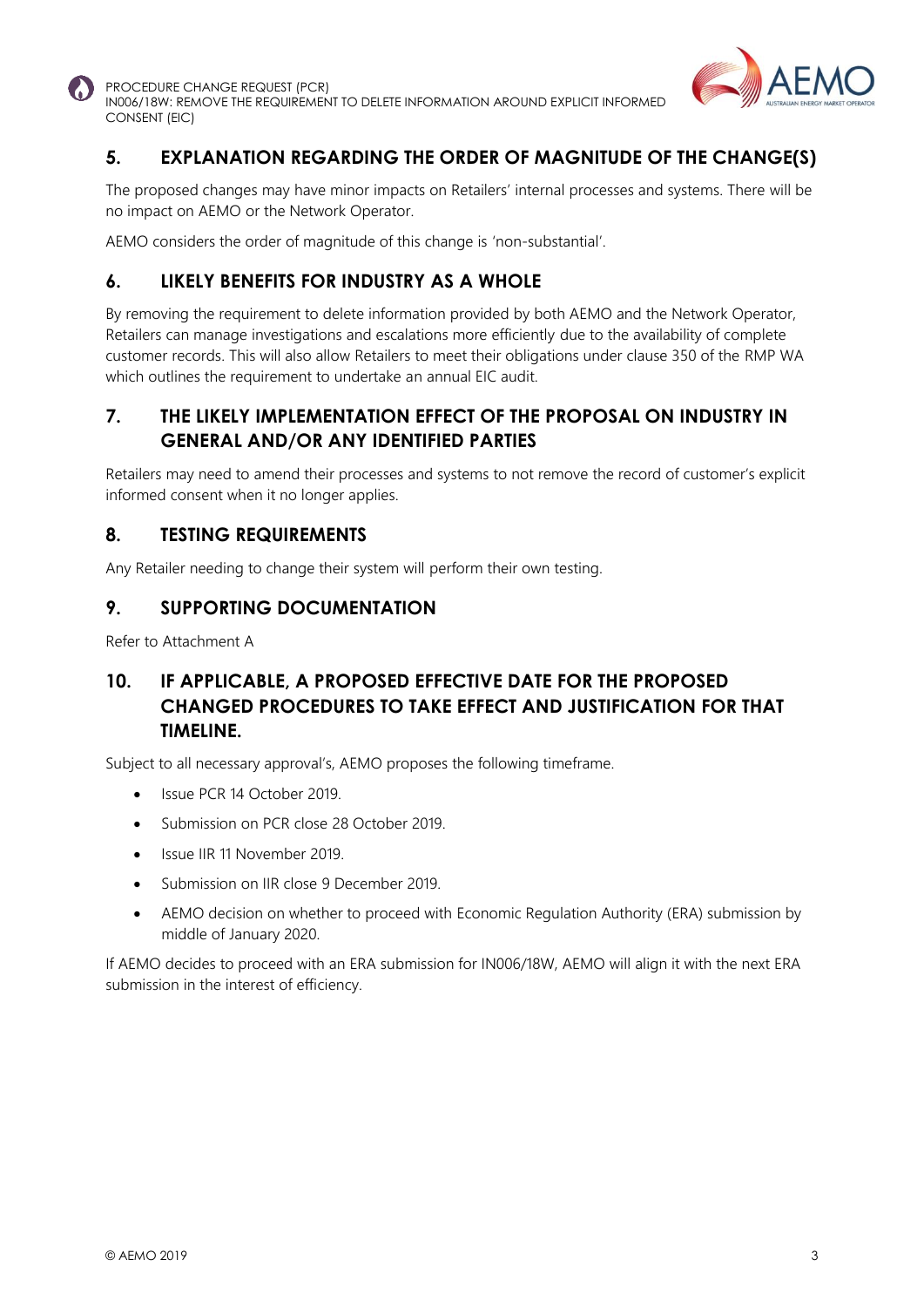

PROCEDURE CHANGE REQUEST (PCR) IN006/18W: REMOVE THE REQUIREMENT TO DELETE INFORMATION AROUND EXPLICIT INFORMED CONSENT (EIC)



## **ATTACHMENT A – DOCUMENTATION CHANGES (SEE SECTION 3)**

Blue represents additions Red and strikeout represents deletions – Marked up changes

Extract from RMP WA

- 55A. Explicit informed consent required
	- (1) Before lodging a request with *AEMO* for *historical AEMO standing data* for a *delivery point* that relates to a period for which the *user* was not the *current user*, a *user* must obtain the *customer's explicit informed consent* to the receipt by the *user* of the requested data.

{Note: The *user* should ensure that the *customer's* consent extends to all actions the *user* may need to undertake to complete the request for the *historical AEMO standing data*.}

- (2) If at any time before *AEMO* has provided information to a *user* under clause 57(2), a *customer's explicit informed consent* under clause 55A(1) ceases to apply (for example because it is withdrawn), then the *user* must withdraw the request to the extent that the request relied upon the *customer's explicit informed consent*.
- *(3)* If at any time after *AEMO* has provided information to a *user* under clause 57(2), a *customer's explicit informed consent* under clause 55A(1) ceases to apply (for example because it is withdrawn), then the *user* must not use the information for any purpose other than purposes required by these *procedures* or required by lawand must to the extent reasonably practicable delete all copies of the information*.*
- 72. Explicit informed consent required
	- (1) Before lodging a *MIRN discovery request* with a *network operator*, a *user* must obtain the *customer's explicit informed consent* to the receipt by the *user* of the *MIRN standing data* that relates to the *customer's delivery point*.

{Note: The *user* should ensure that the *customer's* consent extends to all actions the *user* may need to undertake to complete the *MIRN* discovery process, for example, subsequent lodgements if the first *MIRN discovery request* is rejected, liaison with the *network operator*  under clause 76 and the subsequent report that the *network operator* is required to provide *AEMO* under clause 73(1).}

(2) By lodging a *MIRN discovery request* with a *network operator*, the *user* represents and warrants to the *network operator* that the *user* has complied with clause 72(1).

{Note: Under clause 376A(2), a breach of this warranty will expose the user to liability for more than just direct damage.}

- (3) A *user* makes the warranty in clause 72(2) anew on each day that the *MIRN discovery request* is *open*.
- (4) If at any time after the *network operator* has provided information to a *user* under clause 75, a *customer's explicit informed consent* under clause 72(1) ceases to apply (for example because it is withdrawn), then the *user* must not use the information for any purpose other than purposes required by these *procedures* or required by lawand must to the extent reasonably practicable delete all copies of the information*.*
- (5) This clause 72 does not apply where the *user* is a *self-contracting user*.